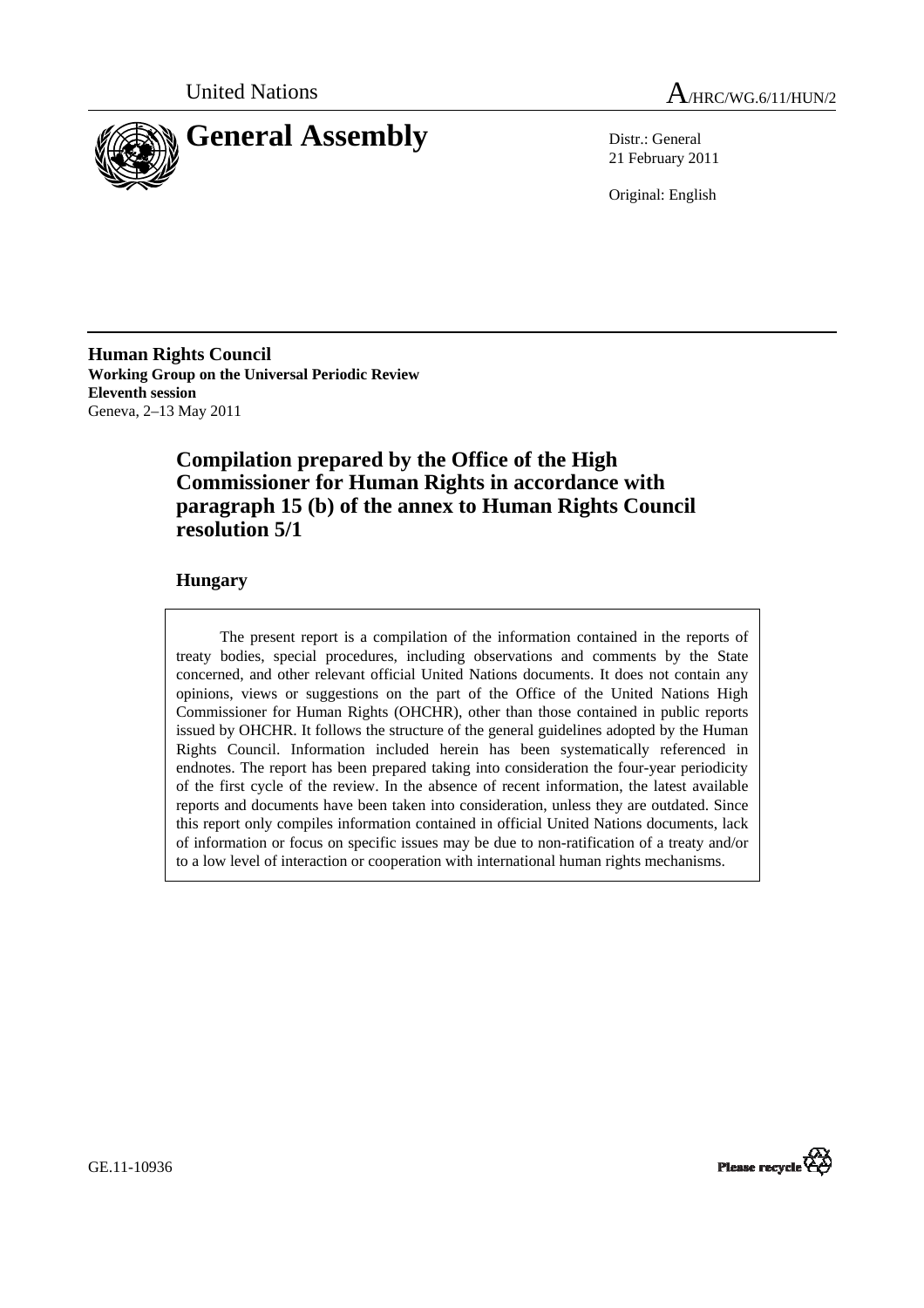# **I. Background and framework**

## **A. Scope of international obligations1**

| Universal human rights<br>treaties <sup>2</sup> | Date of ratification,<br>accession or succession | Declarations/reservations                             | Recognition of specific<br>competences of treaty<br>bodies |
|-------------------------------------------------|--------------------------------------------------|-------------------------------------------------------|------------------------------------------------------------|
| <b>ICERD</b>                                    | 4 May 1967                                       | Declaration (arts.17,<br>para. 1, and 18, para.<br>1) | Individual<br>complaints (art. 14):<br>Yes                 |
| <b>ICESCR</b>                                   | 17 Jan. 1974                                     | Declaration (art.26.1)<br>and 26.3)                   |                                                            |
| <b>ICCPR</b>                                    | 17 Jan. 1974                                     | Declaration (art.48.1)<br>and 48.3)                   | Inter-State<br>complaints (art. 41):<br>Yes                |
| <b>ICCPR-OP1</b>                                | 7 Sep. 1988                                      | None                                                  |                                                            |
| <b>ICCPR-OP2</b>                                | 24 Feb. 1994                                     | None                                                  |                                                            |
| <b>CEDAW</b>                                    | 22 Dec. 1980                                     | None                                                  |                                                            |
| <b>OP-CEDAW</b>                                 | 22 Dec. 2000                                     | None                                                  | Inquiry procedure<br>(arts. $8$ and $9$ ): Yes             |
| <b>CAT</b>                                      | 15 Apr. 1987                                     | None                                                  | Inter-State<br>complaints (art. 21):<br>Yes                |
|                                                 |                                                  |                                                       | Individual<br>complaints (art. 22):<br>Yes                 |
|                                                 |                                                  |                                                       | Inquiry procedure<br>(art. 20): Yes                        |
| <b>CRC</b>                                      | 7 Oct. 1991                                      | None                                                  |                                                            |
| OP-CRC-AC                                       | 24 Feb. 2010                                     | <b>Binding</b> declaration<br>under art. 3: 18 years  |                                                            |
| OP-CRC-SC                                       | 24 Feb. 2010                                     | None                                                  |                                                            |
| <b>CRPD</b>                                     | 20 July 2007                                     | None                                                  |                                                            |
| <b>OP-CRPD</b>                                  | 20 July 2007                                     | None                                                  | Inquiry procedure<br>(arts. 6 and 7): Yes                  |

Treaties to which Hungary is not a party: OP-ICESCR,<sup>3</sup> OP-CAT, ICRMW and CED.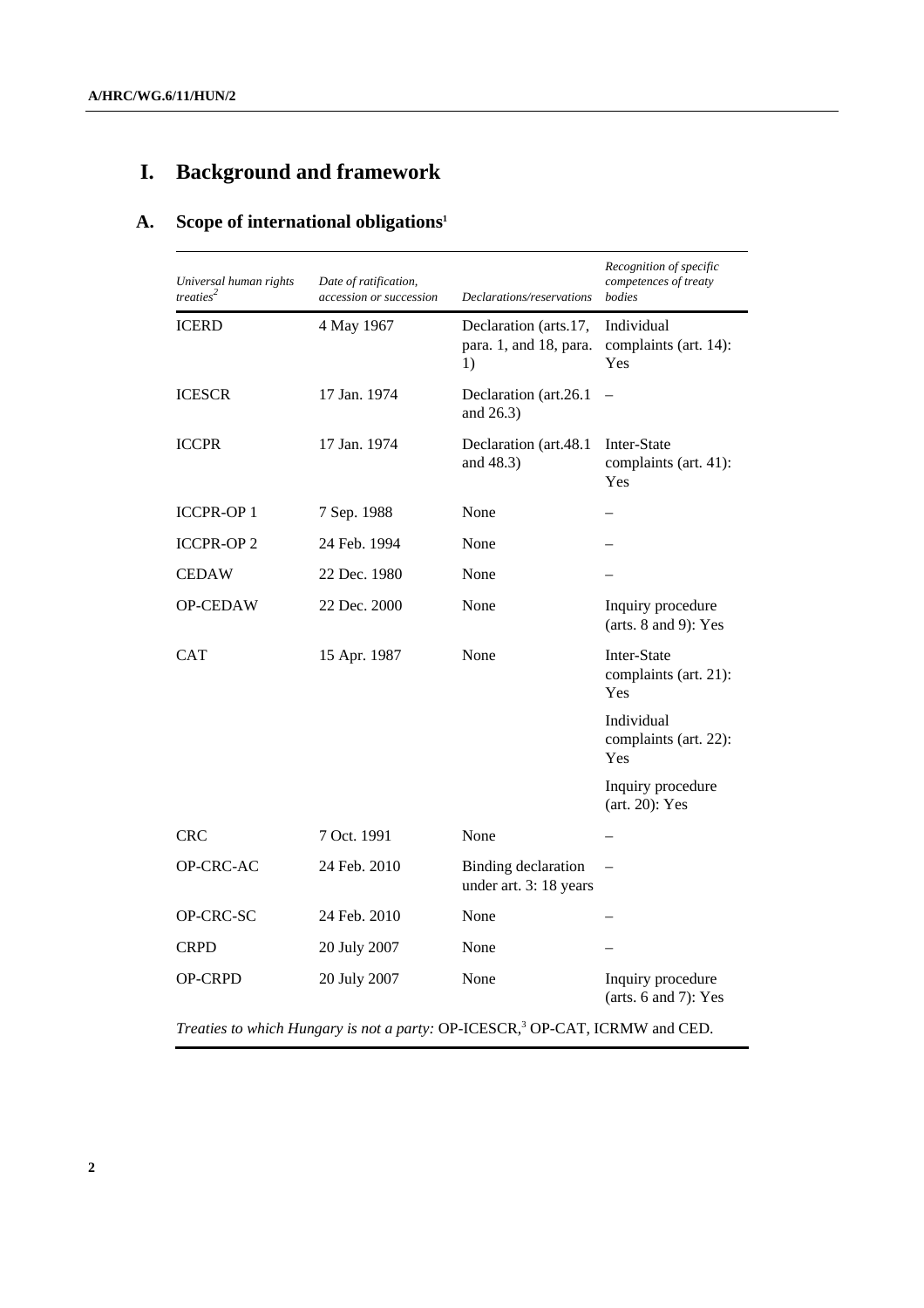| Other main relevant international instruments <sup>4</sup>                            | Ratification, accession or succession |  |
|---------------------------------------------------------------------------------------|---------------------------------------|--|
| Convention on the Prevention and Punishment of the<br>Crime of Genocide               | <b>Yes</b>                            |  |
| Rome Statute of the International Criminal Court                                      | <b>Yes</b>                            |  |
| Palermo Protocol <sup>5</sup>                                                         | <b>Yes</b>                            |  |
| Refugees and stateless persons <sup>6</sup>                                           | <b>Yes</b>                            |  |
| Geneva Conventions of 12 August 1949 and<br>Additional Protocols thereto <sup>7</sup> | <b>Yes</b>                            |  |
| ILO fundamental conventions <sup>8</sup>                                              | Yes                                   |  |
| UNESCO Convention against Discrimination in<br>Education                              | <b>Yes</b>                            |  |

1. The Committee on Economic, Social, and Cultural Rights (CESCR) and the Committee on the Elimination of All Forms of Discrimination against Women (CEDAW) respectively invited<sup>9</sup> and encouraged<sup>10</sup> Hungary to consider ratifying ICRMW. UNHCR recommended that Hungary accede to OP-CAT.<sup>11</sup> CEDAW encouraged Hungary to accept the amendment to article 20, paragraph 1, of the Convention.<sup>12</sup>

## **B. Constitutional and legislative framework**

2. CESCR noted that, although ICESCR had been incorporated into the domestic law, most of the rights recognized in the Covenant were not directly applicable in the courts. It recommended that Hungary take measures to ensure the direct applicability of all Covenant rights into domestic courts.<sup>13</sup>

## **C. Institutional and human rights infrastructure**

3. As of 22 November 2010, Hungary does not have a national human rights institution accredited by the International Coordinating Committee of National Institutions for the Promotion and Protection of Human Rights (ICC).<sup>14</sup> The Human Rights Committee (HR Committee) recommended that Hungary consider establishing a national human rights institution with a broad human rights mandate, and provide it with adequate resources, in line with the Paris Principles.<sup>15</sup>

4. CESCR was concerned at the inadequate resource allocation to the Equal Treatment Authority  $(ETA)^{16}$  and HR Committee was also concerned at the lack of security of tenure of the Office of the President of the ETA following a Government Decree, which gave power to the Prime Minister to relieve the ETA President of his duties without justification.<sup>17</sup> The independent expert on minority issues recommended that ETA should be fully independent from the Government and that its resources should be increased.<sup>18</sup>

5. CEDAW was concerned that the national machinery for the advancement of women might lack sufficient authority, decision-making power and resources to coordinate effectively the Government's work to promote gender equality.<sup>19</sup>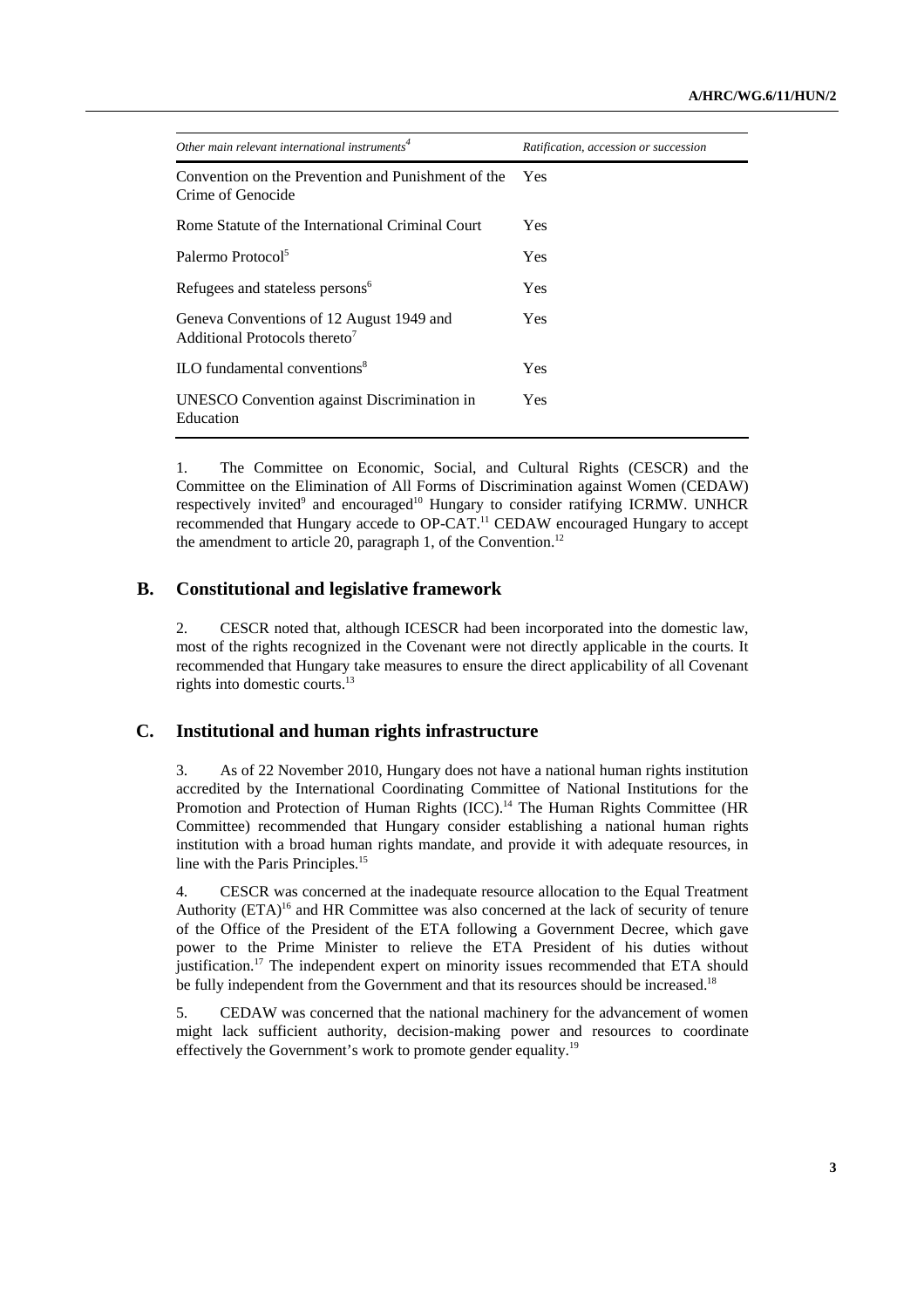## **D. Policy measures**

6. CESCR recommended that Hungary adopt a national plan of action on human rights.20

7. HR Committee welcomed the adoption of Government Decree No. 1021/2004 and the parliamentary resolution on the Decade of Roma Inclusion that defined a programme for the promotion of social integration of the Roma people. $21$ 

8. UNHCR noted that Hungary has no legal or policy framework or strategy dealing specifically with the integration of international protection beneficiaries.<sup>22</sup>

## **II. Promotion and protection of human rights on the ground**

## **A. Cooperation with human rights mechanisms**

#### **1. Cooperation with treaty bodies**

| Treaty body <sup>23</sup> | Latest report<br>submitted and<br>considered | Latest concluding<br>observations | Follow-up response            | Reporting status                                                      |
|---------------------------|----------------------------------------------|-----------------------------------|-------------------------------|-----------------------------------------------------------------------|
| <b>CERD</b>               | 2002                                         | August 2002                       |                               | Eighteenth report overdue<br>since 2004                               |
| <b>CESCR</b>              | 2005                                         | May 2007                          |                               | Combined fourth, fifth and<br>sixth reports overdue since<br>2009     |
| <b>HR</b> Committee       | 2009                                         | October 2010                      | Due on 2011                   | Sixth report due in 2014                                              |
| <b>CEDAW</b>              | 2006                                         | August 2007                       |                               | Combined seventh and<br>eighth report due in 2010                     |
| <b>CAT</b>                | 2004                                         | November 2006                     | Submitted in<br>November 2007 | Combined fifth and sixth<br>reports due in 2010,<br>submitted in 2010 |
| <b>CRC</b>                | 2004                                         | January 2006                      |                               | Combined third, fourth, and<br>fifth report in 2012                   |
| OP-CRC-AC                 |                                              |                                   |                               | Initial report due in 2012                                            |
| <b>OP-CRC-SC</b>          |                                              |                                   |                               | Initial report due in 2012                                            |
| <b>CRPD</b>               |                                              |                                   |                               | Initial report due in 2010                                            |

#### **2. Cooperation with special procedures**

| Standing invitation issued       | Yes                                                                                        |
|----------------------------------|--------------------------------------------------------------------------------------------|
| Latest visits or mission reports | Independent expert on minority issues in<br>2006 (report on 4 January 2007). <sup>24</sup> |
| Visits agreed upon in principle  |                                                                                            |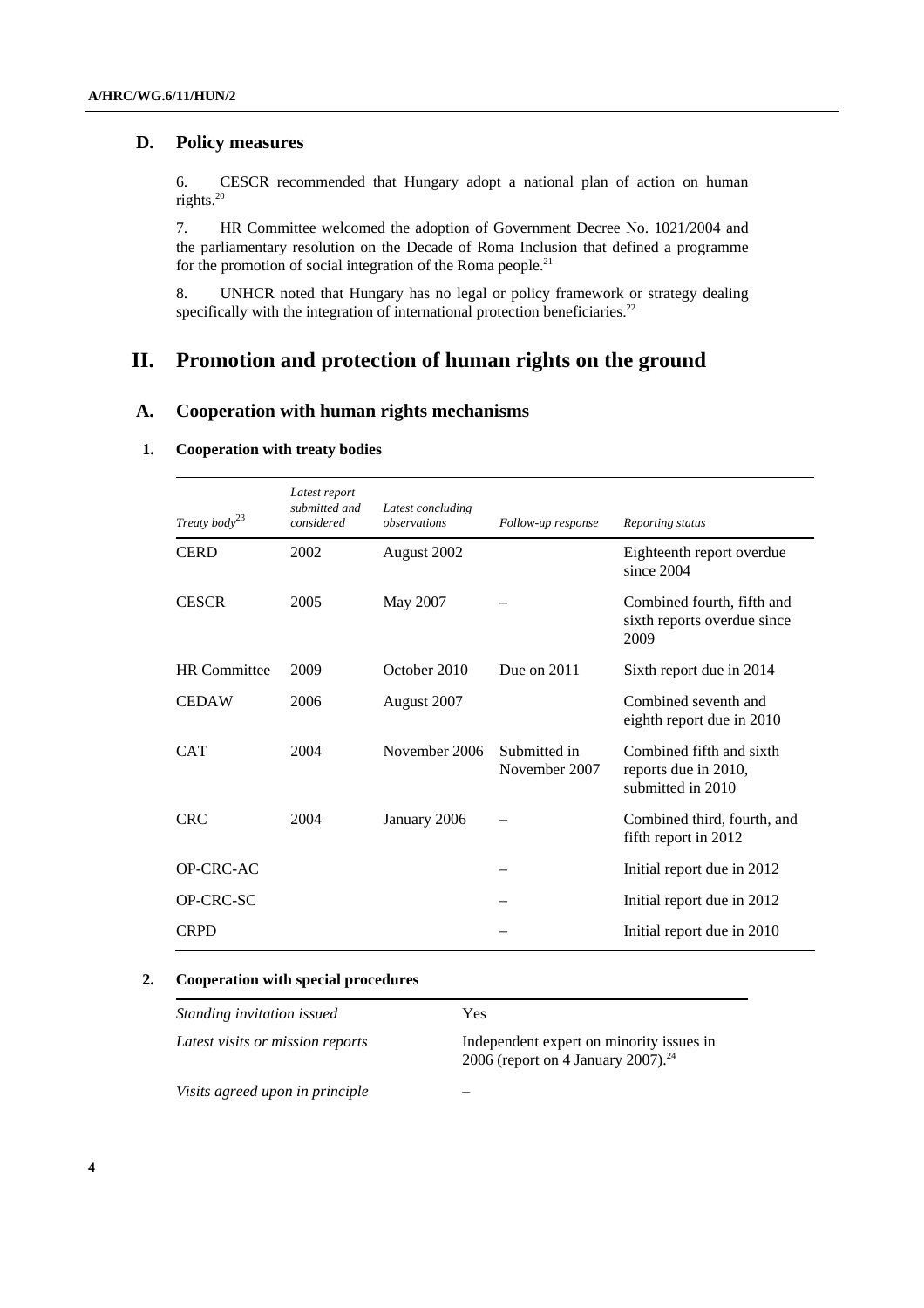*Visits requested and not yet agreed upon* – *Responses to letters of allegations and urgent appeals* During the period under review, four communications were sent. The Government replied to three communications. *Responses to questionnaires on thematic issues* Hungary responded to 6 of the 26 questionnaires sent by special procedures mandate holders, $25$  and additionally, the EU responded to the questionnaire referred to in A/HRC/15/32.

#### **3. Cooperation with the Office of the High Commissioner for Human Rights**

9. Hungary contributed financially to OHCHR in 2006, 2007, 2008 and 2009, including to the Voluntary Fund for Victims of Torture between 2007 and 2009.<sup>26</sup>

## **B. Implementation of international human rights obligations, taking into account applicable international humanitarian law**

#### **1. Equality and non-discrimination**

10. CEDAW was concerned about the persistence of patriarchal attitudes and deeprooted stereotypes regarding the roles and responsibilities of women and men in the family and in society, which were reflected in women's educational choices, their situation in the labour market and their underrepresentation on political and public life and decisionmaking positions.<sup>27</sup>

11. CESCR noted that, while the Equal Treatment Act and other laws included provisions prohibiting gender discrimination, Hungary had not adopted a comprehensive gender equality law.<sup>28</sup> CEDAW was concerned that there was no definition of discrimination against women in accordance with the Convention in legislation.<sup>29</sup>

12. CEDAW continued to be concerned about the occupational segregation of women and men in the labour market, the gap between their wages and discrimination in hiring women of childbearing age or mothers with small children.<sup>30</sup> In 2009, the ILO Committee of Experts noted that the wage gap between women and men had remained unchanged since 2005.31 CEDAW recommended that efforts be strengthened to eliminate occupational segregation, both horizontal and vertical, and to adopt measures to narrow and close the wage gap between women and men.<sup>32</sup>

13. HR Committee noted with regret the continuing reports of sexual harassment.33 CESCR noted the absence and recommended the adoption of criminal law provisions specifically addressing sexual harassment in the workplace.<sup>34</sup>

14. CESCR noted with appreciation the adoption of measures to combat discrimination and promote equal opportunities for disadvantaged and marginalized individuals and groups in the area of economic, social and cultural rights.<sup>35</sup>

15. The independent expert on minority issues stressed that data disaggregated by ethnicity and gender was required to measure, monitor and remedy ethnic discrimination.<sup>36</sup>

16. The independent expert on minority issues noted that the situation of discrimination, exclusion and anti-Roma prejudice remained a cause for concern and that the Roma remained the most deprived group with respect to education, employment, health and housing, and suffered disproportionately high levels of extreme poverty.<sup>37</sup> HR Committee,<sup>38</sup>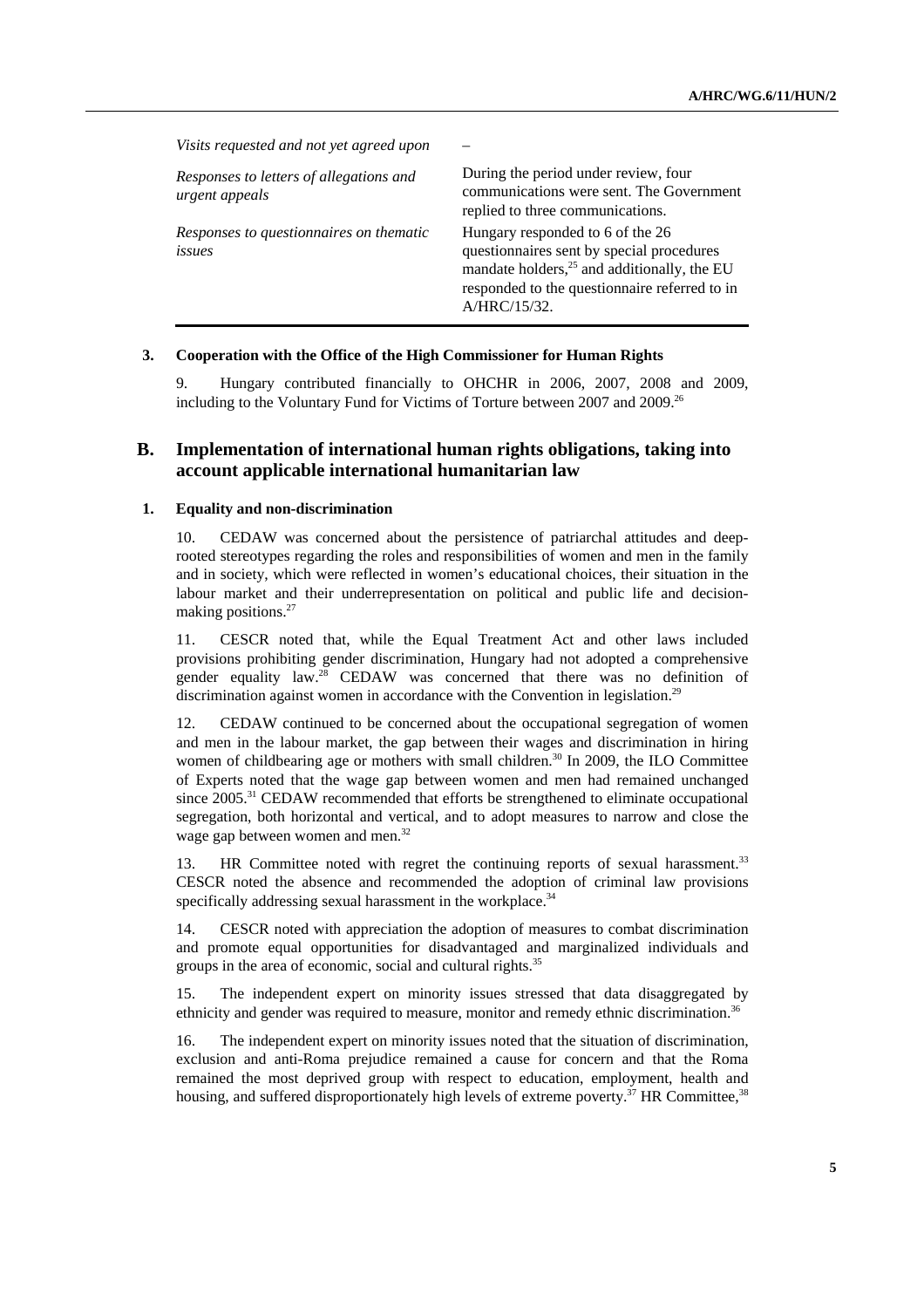CEDAW,  $39$  the Committee against Torture (CAT)<sup>40</sup> and the Committee on the Rights of the Child  $(CRC)^{41}$  expressed similar concerns.

17. While noting the Programme for the Decade of Roma Inclusion 2005–2015, CEDAW was concerned about the situation of Roma women and girls, who faced multiple and intersecting forms of discrimination based on sex, ethnic or cultural background and socio-economic status. It was further concerned about the prevalence of violence against Roma women and girls, including harassment and abuse at school, as well as about the gaps in Roma women's formal education and the high rates of school dropout among Roma girls.42

18. In 2010, HR Committee was concerned at indications of rising anti-Semitism.<sup>43</sup> In 2007, the Independent Expert on minority issues made similar observations.<sup>44</sup>

#### **2. Right to life, liberty and security of the person**

19. CAT observed that all elements of the definition of torture as provided by article 1 of the Convention were still not included in the Criminal Code.45

20. In 2007, CAT was concerned at allegations of some cases of ill-treatment by custodial/prison staff, including beatings and verbal abuse. It was also concerned at: the reports of ill-treatment by law enforcement officials, the limited number of investigations carried out in such cases, and the very limited number of convictions in investigated cases.46 HR Committee, in 2010, made similar observations and also noted with regret the lack of an independent medical examination body to examine alleged victims of torture.<sup>47</sup> It recommended that Hungary ensure that allegations of torture and ill-treatment are effectively investigated and that alleged perpetrators are prosecuted and, if convicted, punished with appropriate sanctions. HR Committee also recommended that Hungary consider establishing an independent medical examination body mandated to examine alleged victims of torture.48

21. HR Committee was concerned at the persistent ill-treatment and racial profiling of the Roma by the Police.49 CAT expressed similar concerns. It was also concerned about illtreatment against persons belonging to national minorities and non-citizens.<sup>50</sup>

22. CAT noted with concern some allegations of excessive use of force by law enforcement officials, especially in the course of or in relation to apprehension.<sup>51</sup>

23. HR Committee expressed concern that "short-term arrests" of up to 12 hours without charge remained possible and the legal basis remained unclear, and that the length of police detention (up to 72 hours) had not been revised. It reiterated its previous recommendation that Hungary should amend legislation that permitted detention for more than 48 hours and review its practice on short-term arrests and legislation on pretrial detention to ensure that it is in line with the Covenant and that the domestic regulations on short term arrests are sufficiently clear and have a clear legal basis.<sup>52</sup>

24. CRC was concerned about: reported cases involving minors being arbitrarily detained, ill-treatment by law enforcement officials and reports of ill-treatment by adult inmates due to mixed detention facilities.<sup>53</sup>

25. UNHCR noted that Hungary imposed prolonged periods of administrative detention on asylum-seekers without providing them with effective remedies to challenge such detention. It stated that asylum-seekers were increasingly kept in administrative detention beyond the legal limit of 15 days and since April 2010 detention of asylum-seekers had become the rule rather than the exception. In 2007, CAT expressed similar concerns.<sup>54</sup> In its follow-up response to CAT, Hungary informed that detention under immigration laws might be ordered for a maximum duration of seventy-two hours, and could be extended only for a period of maximum thirty days at a time, by the court. Detention ordered under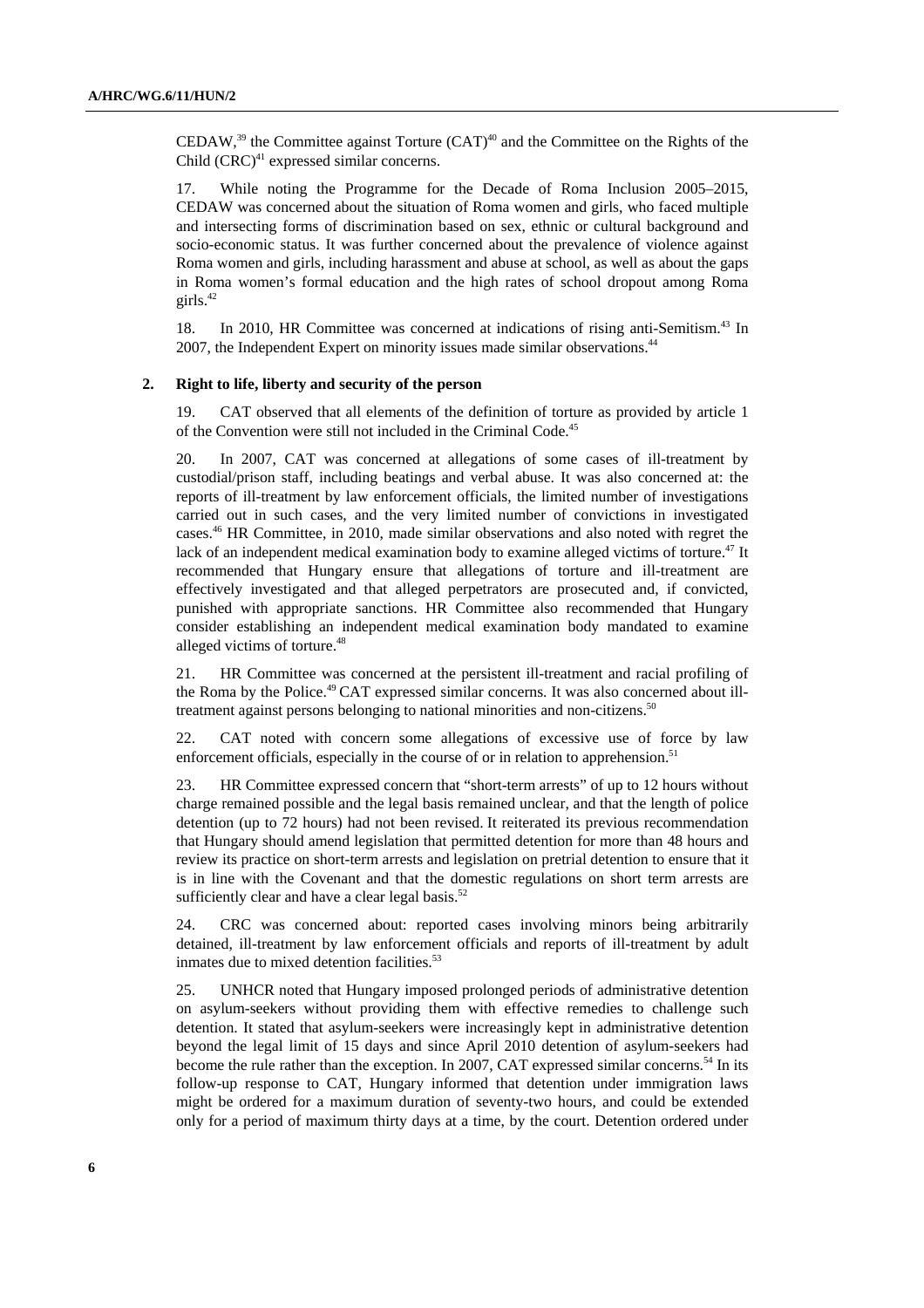immigration laws shall be terminated after six months from the date of issue of the order.<sup>55</sup> UNHCR recommended that Hungary avoid prolongation of administrative detention of asylum-seekers during which freedom of movement is fully deprived and against which asylum-seekers lack effective remedies.<sup>56</sup>

26. UNHCR stated that persons convicted of unlawful entry or stay, faced disproportionately harsh detention conditions.<sup>57</sup> HR Committee was concerned that asylumseekers and refugees were detained in facilities with poor conditions and some of them were detained in facilities including the nine detention facilities that were closed down for failing to meet the European standards.<sup>58</sup> HR Committee recommended that Hungary strengthen its efforts to improve the living conditions and treatment of asylum-seekers and refugees, stating that asylum-seekers and refugees should never be held in penal conditions.<sup>59</sup>

27. UNHCR was concerned about strict administrative detention regime, including the detention conditions, especially in Nyírbátor and Kiskunhalas. Detainees could only leave their locked rooms at specified times and under strict control and families were separated according to gender. UNHCR noted that female detainees could be exposed to even harsher conditions than male detainees. Furthermore, almost all guards in the detention facilities administered by the Border Police were males.<sup>60</sup>

28. Furthermore, UNHCR noted a number of other problems connecting with detention, including: the refugee status determination interviews being conducted in the presence of a guard with the applicant in handcuffs; the inability of guards and detainees to communicate due to language limitations; the difficulties faced by illiterate detainees in making written requests and complaints.<sup>61</sup>

29. HR Committee regretted the continuing overcrowding in prisons, further exacerbated by the introduction of the "three strikes rule" which introduced mandatory life sentences. It further regretted that Grade 4 prisoners and prisoners in Special Regime Units serving lengthy sentences were subjected to excessive means of restraint. $62$  CAT expressed similar concerns.<sup>63</sup> HR Committee recommended that Hungary should improve the treatment of prisoners and conditions in prisons and detention facilities and consider not only the construction of new prison facilities but also the wider application of alternative non-custodial sentences.<sup>64</sup>

30. The independent expert on minority issues referred to information that, while Roma were only 5–6 percent of the population, however, they were estimated at between 30-40 percent of inmates. The independent expert also referred to the findings suggesting that such situation might partly be attributed to discriminatory practices.<sup>65</sup> CRC noted with concern the overrepresentation of Roma children within the administration of juvenile justice.<sup>66</sup>

31. HR Committee noted with regret the continuing reports of gender-based violence, and the lack of specific legislation proscribing domestic violence and spousal rape.<sup>67</sup> CEDAW expressed similar concerns.68 CEDAW also reiterated its concern that the definition of rape was based on the use of force, rather than the lack of consent.<sup>69</sup> HR Committee recommended, inter alia, that Hungary should consider adopting specific legislation that prohibits domestic violence and spousal rape.<sup>70</sup>

32. In 2010, HR Committee was concerned at the lack of data on trafficking in persons despite reports of persistent trafficking of women and girls for sexual exploitations and domestic servitude.71 In 2008, CESCR expressed similar concerns.72 The ILO Committee of Experts noted that Roma women and children as a group were particularly vulnerable to trafficking for the purpose of prostitution.<sup>73</sup> HR Committee recommended that Hungary should investigate the root causes of trafficking and compile statistical data on this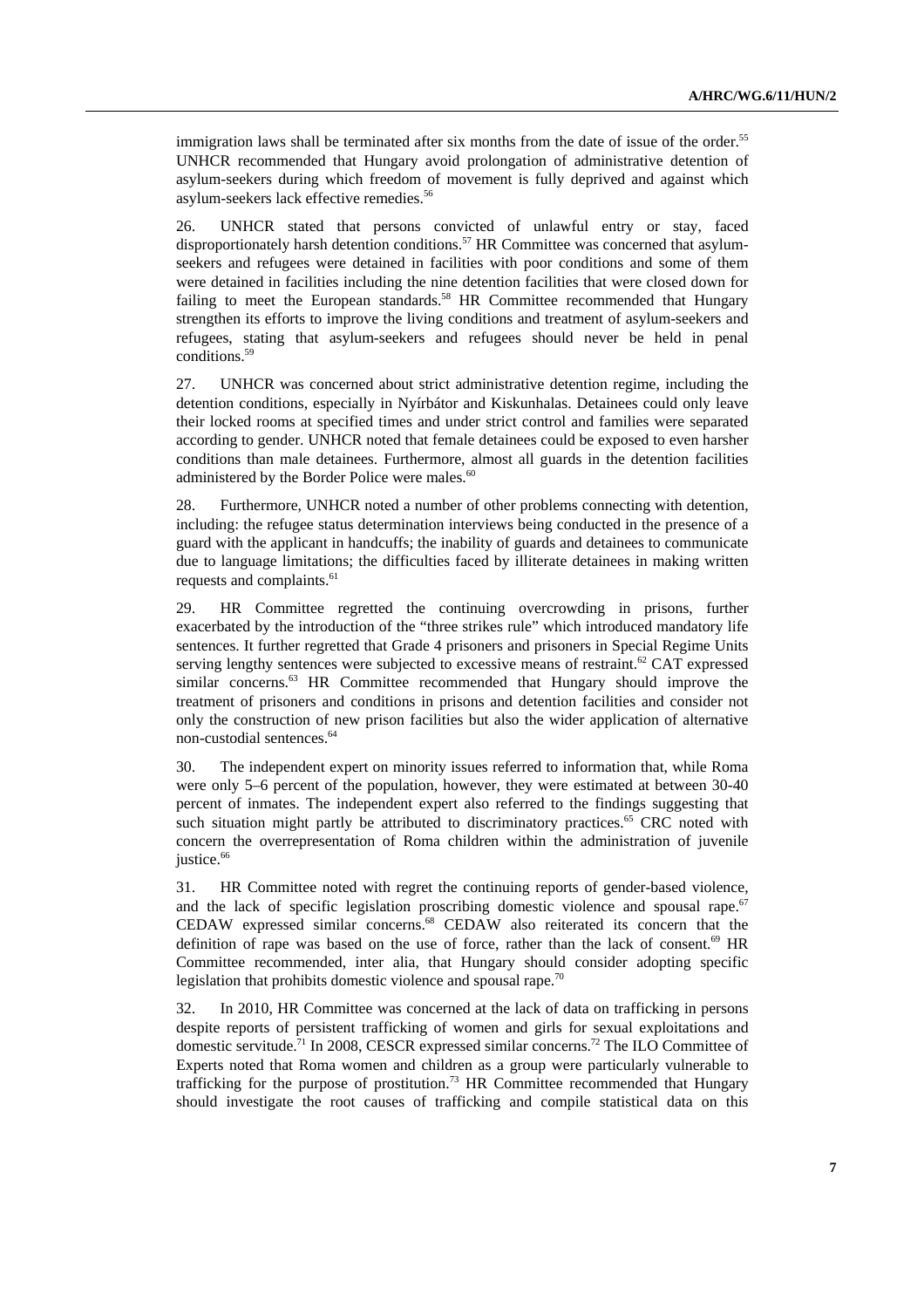phenomenon.74 Additionally, CEDAW recommended that Hungary take measures for the rehabilitation and social integration of women and girls who are victims of trafficking.<sup>75</sup>

33. In 2010, the ILO Committee of Experts reiterated that contracts for the use of prison labour concluded with private companies corresponded to what was expressly prohibited by the Forced Labour Convention No. 29. It expressed its hope that the measures would be taken to ensure that free and informed consent is required for the work of prisoners for private companies.76

34. CRC was concerned about the number of children who were victims of violence in the family and sexual abuse and about the lack of preventive and reintegration measures available.77

35. CRC was concerned that corporal punishment in schools, despite being prohibited by the Hungarian Child Education Act, continued to occur.78 CRC recommended that Hungary undertake measures, including corrective ones, in order to sensitize professionals within the educational system, in particular teachers, about their obligation to refrain from resorting to corporal punishment.<sup>79</sup>

#### **3. Administration of justice, including impunity and the rule of law**

36. In 2010, HR Committee was concerned at the excessive delay in the conduct of criminal prosecutions following the protests in Budapest in 2006. It was also concerned that out of the 202 criminal proceedings that were launched, only 2 have led to a conviction, and only 7 judgements have been handed down.<sup>80</sup> CAT expressed similar concerns.<sup>81</sup>

37. In 2007, CAT was concerned that pretrial detainees under and over 18 years were accommodated in the same cell.<sup>82</sup> In 2006, CRC recommended that Hungary fully bring the system of juvenile justice into line with the Convention and with other United Nations standards as well as ensure that persons below 18 were only deprived as a last resort and that children, if detained remained separated from adults.<sup>83</sup>

38. In 2007, CAT noted with concern that a high number of persons with an ex officio defence counsel remained without actual assistance from their attorney in the investigation phase.<sup>84</sup> HR Committee also noted that there were lapses in the system to guarantee access to legal counsel, and that video-recording of interrogations was only available if the suspect undertook to pay for it, which greatly affected indigent people.<sup>85</sup>

39. CAT regretted the lack of a specific programme to safeguard the rights of victims of torture and ill-treatment. It recommended that Hungary should strengthen its efforts in respect of compensation, redress and rehabilitation in order to provide victims with redress and fair and adequate compensation.<sup>86</sup> In its follow-up response, Hungary indicated that victims seeking help from the victim support service were offered individualized support responding to the specific needs arisen in consequence of a crime. The law ensured that victims of crime shall receive the form of support they needed. $87$ 

#### **4. Right to marriage and family life**

40. CEDAW reiterated its concern that a minor between 16 and 18 years of age may legally marry and reiterated its recommendation that Hungary raise the legal age of marriage for women and men to 18 years.<sup>88</sup>

41. The independent expert on minority issues referred to the concerns expressed by Roma women at the disproportionate removal of Roma children into institution on the arbitrary grounds or on the basis of poverty and that the municipal authorities could take a child without a court decision.<sup>89</sup>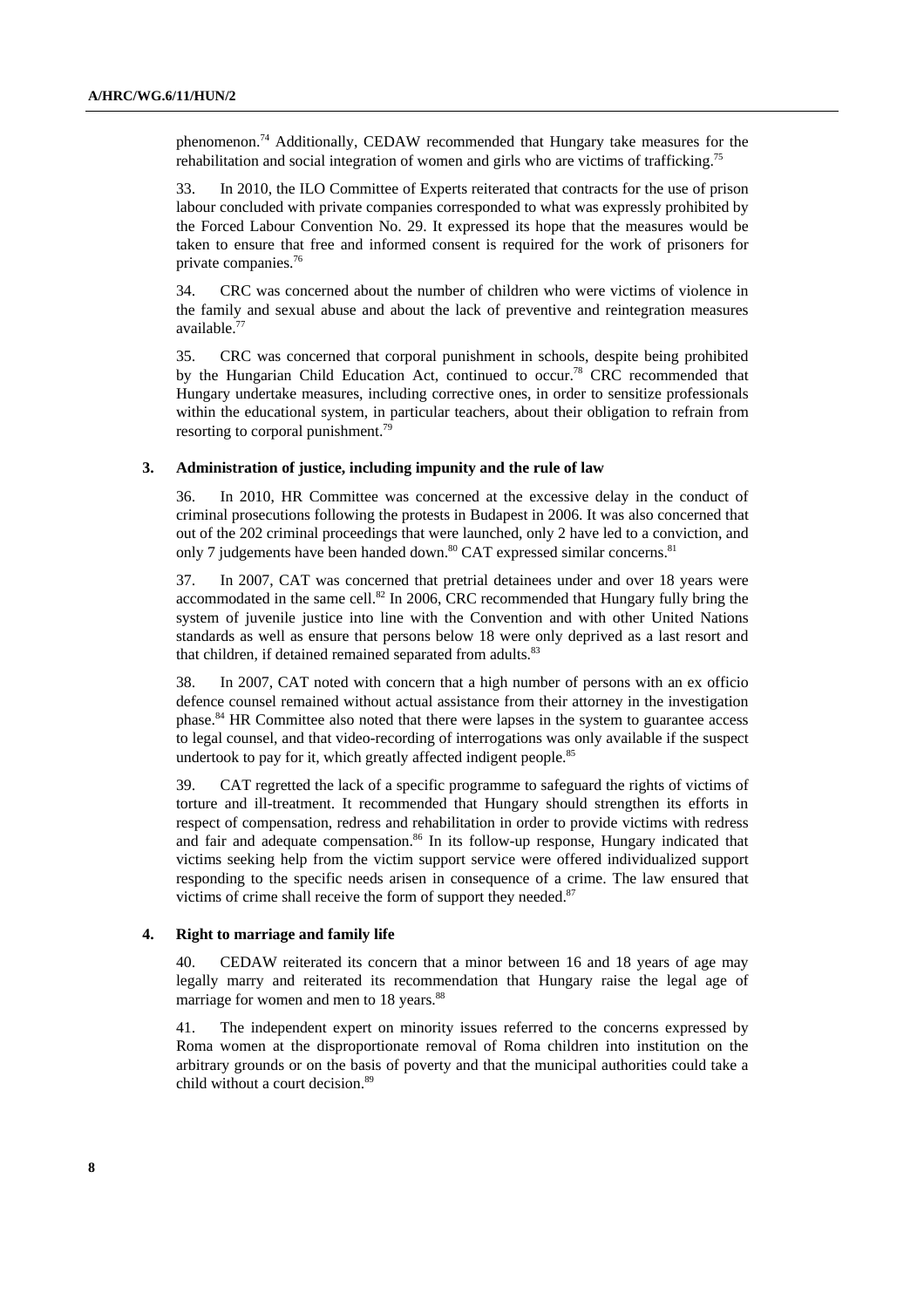42. CESCR was concerned about reports that Hungary had a restrictive approach to family reunification of refugees, and that persons authorized to stay on the basis of subsidiary protection had no right to family reunification.<sup>90</sup> UNCHR made similar observations and stated that family reunification was not attainable for family members whose national passports were not accepted by the European Union.<sup>91</sup>

#### **5. Freedom of expression, association and peaceful assembly, and right to participate in public and political life**

43. HR Committee was concerned at the virulent and widespread anti-Roma statements by public figures, the media, and members of the disbanded Magyar Gàrda. It recommended that Hungary should ensure that members or associates of the current or former Magyar Gàrda are investigated, prosecuted and, if convicted, punished with appropriate sanctions.92

44. HR Committee was concerned that the evolution of the so-called "memory laws" risked criminalizing a wide range of views on the understanding of the post-World War II history of Hungary. It recommended that Hungary review its "memory laws" so as to ensure their compatibility with the Covenant.<sup>93</sup>

45. CESCR was concerned about reports on the inadequate protection of trade union officers who were engaged in the defence of employees, having been dismissed in violation of the labour law.<sup>94</sup> CESCR recommended that Hungary strengthen the protection of trade union officers engaged in the defence of employees' rights.<sup>95</sup>

46. HR Committee noted that women continue to be underrepresented in public and private spheres of life, notably in decision-making positions.<sup>96</sup> CESCR<sup>97</sup> and CEDAW<sup>98</sup> expressed similar concerns.

47. The independent expert on minority issues stated that there was a requirement to ensure minorities' representation in the Parliament under the Constitution and legislation; however, no such mechanism had been established.<sup>99</sup>

#### **6. Right to work and to just and favourable conditions of work**

48. CESCR was concerned about the extremely high unemployment rate among the Roma and about discrimination against Roma by private and public employers.<sup>100</sup> The independent expert on minority issues made similar observations.101 The ILO Committee of Experts noted the Government's acknowledgement that Roma's entrance into the labour market was undermined by negative stereotypes and anti-Roma feelings which resulted in discrimination in recruitment.<sup>102</sup> CESCR urged Hungary to reduce Roma unemployment through specifically targeted measures, including by enhancing professional training and sustainable employment opportunities in communities with significant Roma populations. CESCR recommended that Hungary encourage the private sector to provide employment opportunities for the Roma.103

49. CESCR noted with concern that, despite special support schemes in place to promote employment opportunities for persons with reduced working capacity, a very high percentage of persons with disabilities was still unemployed.104

50. CESCR was concern that the net minimum wage was not fully sufficient to cover the subsistence costs of a "single household".105 CESCR recommended that Hungary ensure that the net minimum wage is periodically reviewed and determined at a sufficient level to provide all workers and their families with a decent standard of living.106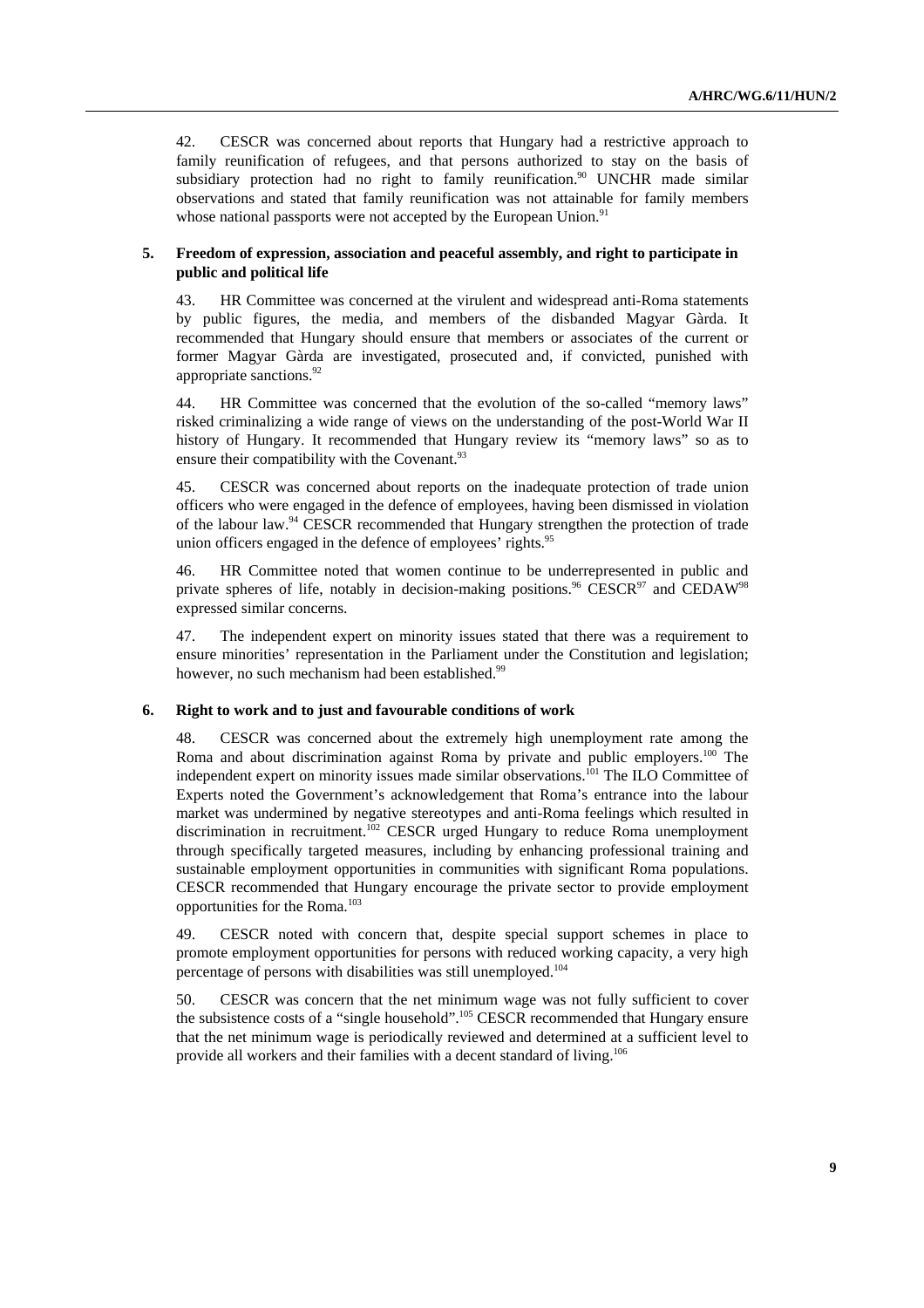#### **7. Right to social security and to an adequate standard of living**

51. The independent expert on minority issues stated that the Roma were disproportionately affected by severe poverty, which was both a cause and a manifestation of the diminished rights and opportunities available for that community's members.107

52. CESCR was concerned about the fact that social assistance levels did not ensure an adequate safety net for, in particular, the disadvantaged and marginalized individuals, families and groups, such as the Roma.<sup>108</sup> CESCR urged Hungary to raise the amounts of their social assistance allowances and provide them with a safety net that enables them to enjoy their economic, social and cultural rights, and to establish minimum standards for social assistance operated by local governments to ensure equal treatment for all those in need of social assistance.109

53. In 2010, WHO stated that the health status of the population was poor compared to its socioeconomic development, with the leading causes of death comprising diseases that could be prevented by screening or early diagnosis.<sup>110</sup>

54. CESCR noted with concern that every sixth man and every eleventh woman had mental health problems and that the suicide rate was among the highest in the world, especially among women.<sup>111</sup> CRC, in 2006, was also concerned over the high suicide rates among children and the lack of mental health services.<sup>112</sup> CESCR recommended that Hungary intensify its efforts to address the socioeconomic causes of mental health problems and suicide and strengthen the provision of psychological counselling services at the local level, as well as training of health professionals on the causes and symptoms of depression and other mental health problems.<sup>113</sup>

55. CESCR was concerned that the average life expectancy of Roma was more than ten years shorter than that of non-Roma.<sup>114</sup> The independent expert on minority issues and WHO made similar observations.<sup>115</sup> CESCR stated that Roma were reportedly often denied access to health services, segregated in hospitals, and discriminated by health practitioners.116 The independent expert on minority issues stated that, discriminatory practices, including reports of segregated maternity wards for Roma women in some hospitals, and a high incidence of discriminatory treatment by medical staff had been citied as influencing Roma not to seek medical assistance in hospitals.<sup>117</sup>

56. CRC expressed concern regarding the unequal access to health services throughout the country, in particular the limited access for children in rural areas and Roma children, stating that A concrete strategy should be adopted and implemented in order to ensure that medical services are provided without discrimination.<sup>118</sup>

57. CEDAW was concerned that, while the abortion rate had decreased, it remained relatively high and that a comprehensive range of contraceptives was not widely available.119 CRC expressed concern over the lack of reproductive health information available to teenagers and the rising cost of contraceptives, in turn linked to the high rates of adolescent pregnancies.120

58. CESCR was concerned that one-fifth of the Roma lived in slum settlements, often without access to running water and adequate sewerage and that Roma were frequently denied access to social housing. It was particularly concerned about the increasing number of forced evictions of Roma, often without provision of adequate alternative housing.121 The independent expert on minority issues made similar observations.<sup>122</sup> CESCR urged Hungary, inter alia, to: effectively enforce anti-discrimination legislation in the housing sector, increase the availability of social housing, in particular for the Roma; ensure that alternative housing is provided whenever forced evictions take place.<sup>123</sup>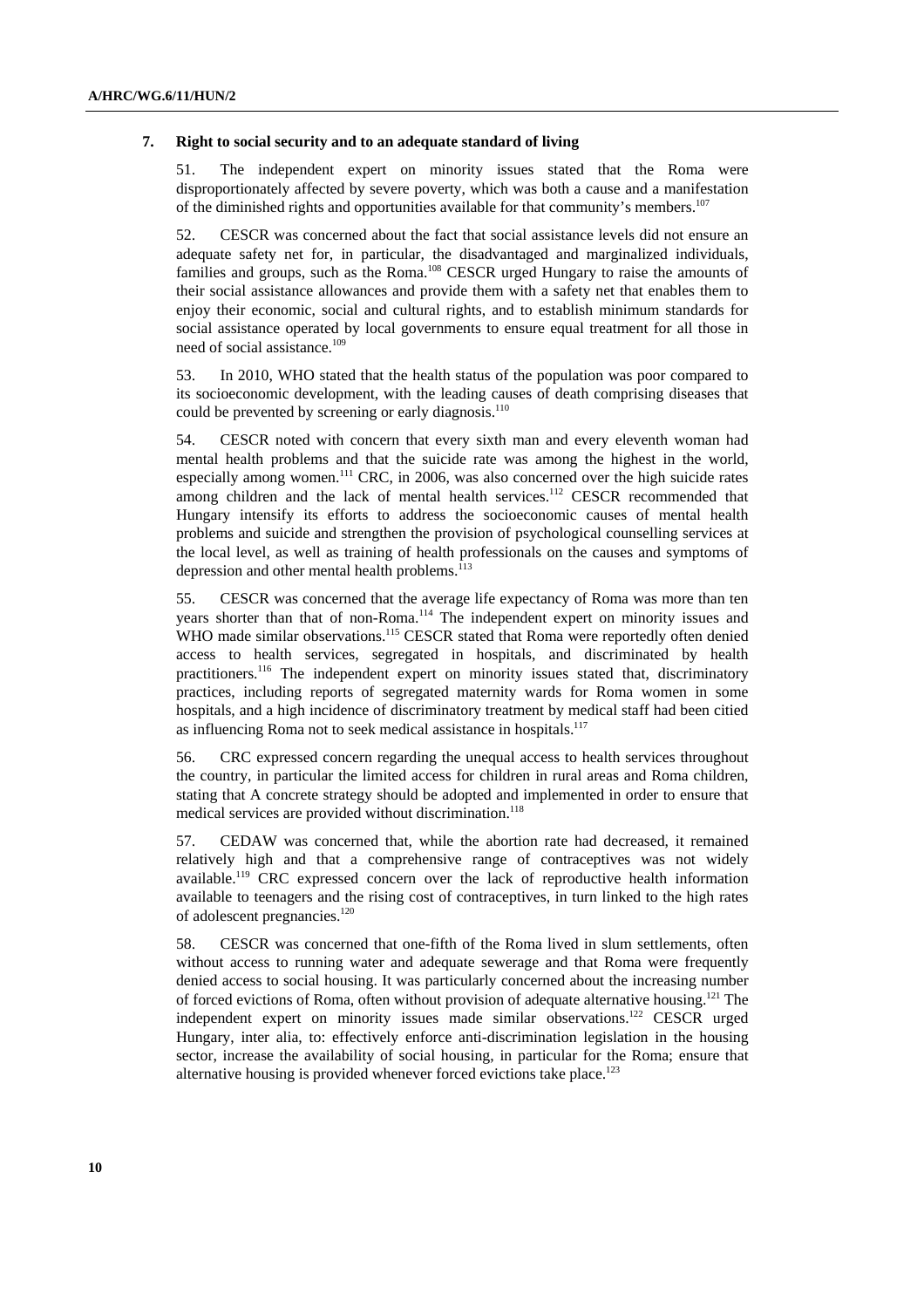#### **8. Right to education and to participate in the cultural life of the community**

59. CESCR was deeply concerned about the high number of Roma children segregated in special schools for children with mental disabilities, or in separate substandard "catchup" classes within schools.<sup>124</sup> The independent expert on minority issues made similar observations.125

60. The independent expert on minority issues noted that the Equal Treatment Act banned segregation in schools and ETA had the power to bring legal cases against local authorities in cases of segregation. She referred to a number of cases when courts found that a municipality maintained the segregation of Roma children. However, a finding of violation was not matched by sufficient penalty to prevent continuation of the offence or to act as a deterrent. As part of its Action Plan for the Decade of Roma Inclusion 2005-2015, Hungary had provided financial incentives to local governments to assist in desegregation of schools. However, the take-up had been poor and serious abuses of the system had been reported.126

61. CESCR was concerned about the high dropout rate among Roma students at the secondary level and about their low enrolment in higher education.<sup>127</sup> CRC expressed similar concerns.<sup>128</sup>

62. UNHCR noted that access to education of asylum-seeking Roma children and children placed with their families in the Office of Immigration and Nationality screening facility in Bekescsaba had not been fully facilitated.<sup>129</sup> Furthermore, UNHCR noted that the current system of three-phase reception which required families to migrate from Bekescsaba to Debrecen, and if recognized, from Debrecen to Bicske was not suitable for families with children, especially those of school age, as the best interest of children demanded a stable environment for the child's growth and well-being.<sup>130</sup> It recommended that Hungary adapt the three-phase reception procedure taking into account the need of children to live in a stable environment.<sup>131</sup>

63. The independent expert on minority issues stated that aspects of Roma identity and culture, including traditional Roma languages, had suffered decline to the point of vanishing in some communities.<sup>132</sup>

64. CRC was concerned about the lack of an inclusion policy and integration mechanisms and inadequate assistance for children with disabilities.<sup>133</sup> CRC recommended, inter alia, that Hungary pursue efforts to ensure that children with disabilities exercise their right to education to the maximum extent possible and facilitate their inclusion in the mainstream education system.134

#### **9. Minorities and indigenous peoples**

65. HR Committee was concerned at the legal requirement provided by the 1993 Act on the Rights of National and Ethnic Minorities which prescribed that only those groups of people who represented a numerical minority and had lived in Hungary for at least one century would be considered a minority or ethnic group. It called upon Hungary to consider repealing this condition.<sup>135</sup>

66. HR Committee was concerned at the administrative shortcomings of the minority election register, and the self-government system, which, inter alia, rendered it obligatory for minorities to register their ethnic identity, and, therefore, deterred those who do not wish their ethnic identity to be known, or have multiple ethnic identities, from registering in particular elections. It recommended that Hungary adopt measures to address the shortcomings of the minority election register, and the minority self-government system to ensure that it does not deter and disenfranchise minorities from participating in minority self-government elections.<sup>136</sup>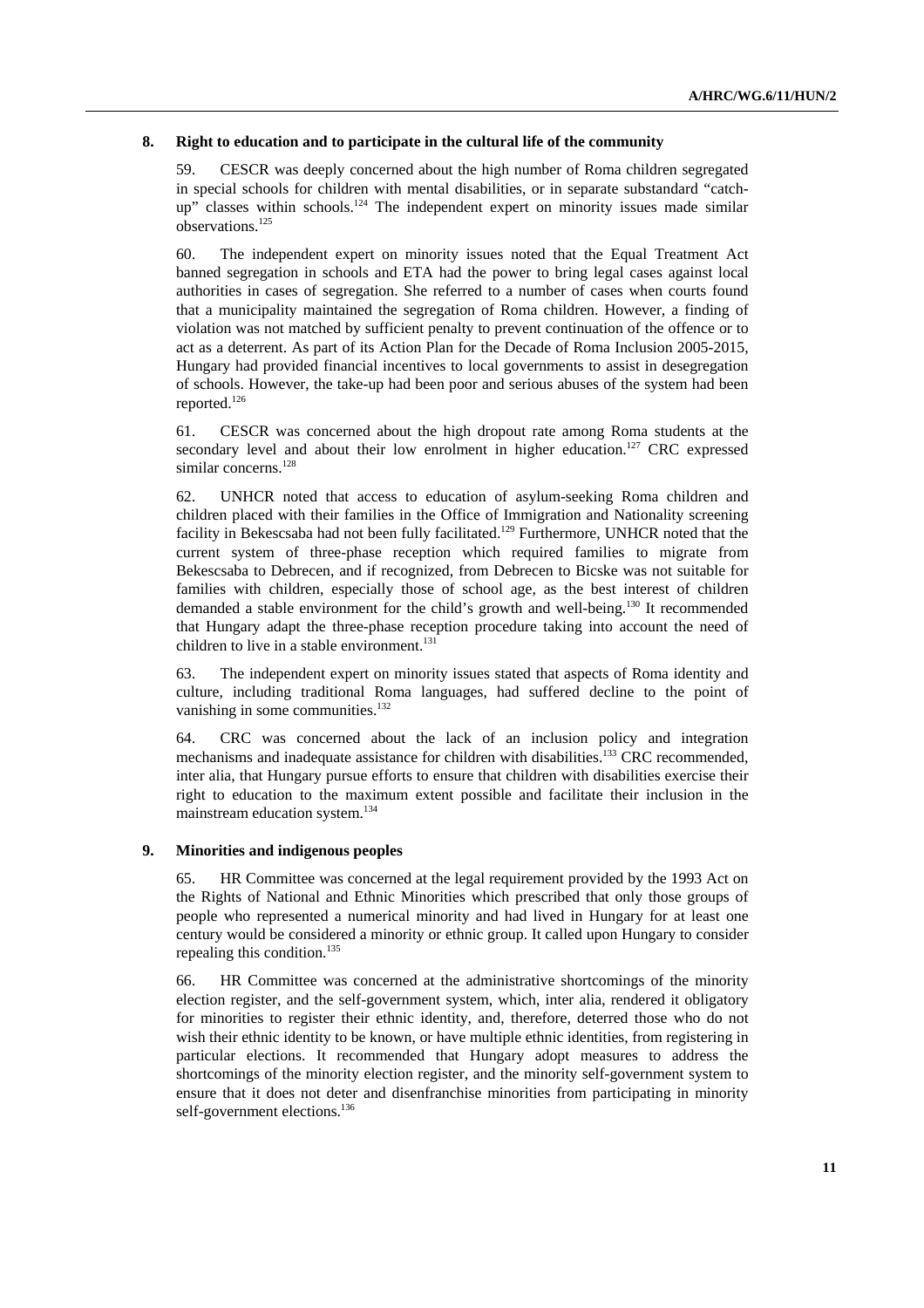67. The independent expert on minority issues highlighted that Hungary had demonstrated political will and dedicated considerable resources to address needs of, and problems faced by minorities; however, at the local level, due to high priority needs of Roma communities facing severe discrimination, exclusion and poverty, the system had largely been diverted from its intended function to preserve Roma culture, identity and language.<sup>137</sup>

#### **10. Migrants, refugees and asylum-seekers**

68. UNHCR noted that in the absence of a State agency with the specific responsibility to promote refugee integration at community level, many refugees had no effective opportunity to exercise their rights, including the right to adequate housing. They relied mostly on fragmented, under-funded and project-based refugee support services in Budapest.<sup>138</sup>

69. UNHCR recommended that Hungary develop a strategy on integration of refugees, especially homeless refugees, to prevent destitute and spontaneous return back without safeguards in case of risk of torture and/or cruel, inhuman or degrading treatment.<sup>139</sup>

70. UNHCR noted that children born in Hungary of refugee parents were registered as "unknown" nationals, since the authorities did not consider themselves competent to establish the child's nationality. Consequently, children remained of "unknown" nationality, which might result in statelessness.<sup>140</sup>

71. UNHCR reported that access to Hungarian territory and to the asylum procedure for asylum-seekers was not ensured with full respect of the principle of non-refoulement. UNCHR noted that there was no requirement under legislation for a personal interview before the deportation of a foreigner wishing to enter or entering Hungary unlawfully.<sup>141</sup> HR Committee was concerned at reports of unlawful expulsions of Somali and Afghan asylum-seekers.142 CAT noted with concern that individuals might not have been able, in all instances, to enjoy full protection under the Convention in relation to expulsion, return or extradition to another country.<sup>143</sup> HR Committee recommended that Hungary should fully comply with the principle of non-refoulement and that decisions on expulsion, return or extradition are dealt with expeditiously and follow the due process of the law.144 UNHCR made similar recommendation.<sup>145</sup>

#### **11. Human rights and counter-terrorism**

72. HR Committee recommended that Hungary ensure that the Penal Code not only defined terrorist crimes in terms of their purpose but also the nature of those acts with sufficient precision to enable individuals to regulate their conduct accordingly.<sup>146</sup>

## **III. Achievements, best practices, challenges and constraints**

N/A

## **IV. Key national priorities, initiatives and commitments**

### **A. Pledges by the State**

73. In 2006, Hungary made the following voluntary commitments to: (a) ratify the OP-CAT; (b) uphold a standing invitation for mandate holders of human rights special procedures; (c) keep the deadlines with respect to the submission of periodic reports on the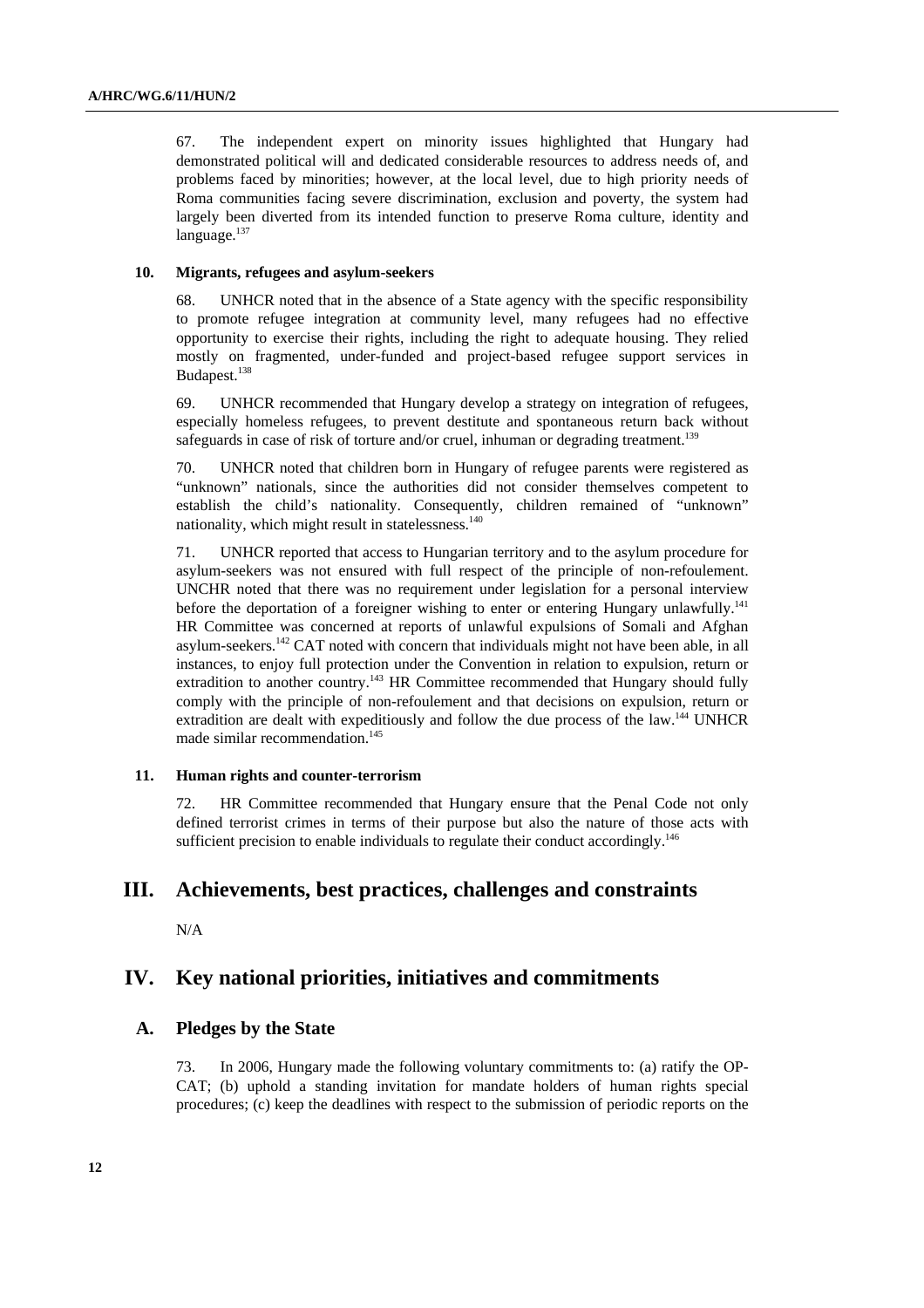implementation of international human rights and pay special attention to the follow-up of the recommendations issued by the treaty bodies. $147$ 

### **B. Specific recommendations for follow-up**

74. In 2010, HR Committee requested Hungary to provide, within one year, information on the current situation and on its implementation of the recommendations on prohibition of the collection of disaggregated personal data), asylum-seekers and refugees and anti-Roma statements by public figures.<sup>148</sup> Follow-up response is due in 2011.

75. In 2007, CAT requested Hungary to provide, within one year, information on its response to the Committee's recommendations on length of the initial pretrial detention, detention policy applied to asylum-seekers and other non-citizens, data collection and compensation and rehabilitation.149 Follow-up information was provided in November  $2007^{150}$ 

76. In 2007, CEDAW was concerned that Hungary has not implemented its recommendations in the views in respect of communication of Ms. A.S., a victim of forced sterilisation.<sup>151</sup>

## **V. Capacity-building and technical assistance**

N/A

1

*Notes* 

| Unless indicated otherwise, the status of ratifications of instruments listed in the table may be found |                                                                                                 |  |
|---------------------------------------------------------------------------------------------------------|-------------------------------------------------------------------------------------------------|--|
|                                                                                                         | in Multilateral Treaties Deposited with the Secretary-General: Status as atl April 2009         |  |
|                                                                                                         | (ST/LEG/SER.E/26), supplemented by the official website of the United Nations Treaty Collection |  |
|                                                                                                         | database, Office of Legal Affairs of the United Nations Secretariat, http://treaties.un.org/.   |  |
| The following abbreviations have been used for this document:                                           |                                                                                                 |  |
| <b>ICERD</b>                                                                                            | International Convention on the Elimination of All Forms of Racial                              |  |
|                                                                                                         | Discrimination                                                                                  |  |
| <b>ICESCR</b>                                                                                           | International Covenant on Economic, Social and Cultural Rights                                  |  |
| <b>OP-ICESCR</b>                                                                                        | <b>Optional Protocol to ICESCR</b>                                                              |  |
| <b>ICCPR</b>                                                                                            | International Covenant on Civil and Political Rights                                            |  |
| <b>ICCPR-OP1</b>                                                                                        | <b>Optional Protocol to ICCPR</b>                                                               |  |
| <b>ICCPR-OP2</b>                                                                                        | Second Optional Protocol to ICCPR, aiming at the abolition of the death                         |  |
|                                                                                                         | penalty                                                                                         |  |
| <b>CEDAW</b>                                                                                            | Convention on the Elimination of All Forms of Discrimination against Women                      |  |
| <b>OP-CEDAW</b>                                                                                         | <b>Optional Protocol to CEDAW</b>                                                               |  |
| <b>CAT</b>                                                                                              | Convention against Torture and Other Cruel, Inhuman or Degrading Treatment                      |  |
|                                                                                                         | or Punishment                                                                                   |  |
| OP-CAT                                                                                                  | Optional Protocol to CAT                                                                        |  |
| <b>CRC</b>                                                                                              | Convention on the Rights of the Child                                                           |  |
| OP-CRC-AC                                                                                               | Optional Protocol to CRC on the involvement of children in armed conflict                       |  |
| OP-CRC-SC                                                                                               | Optional Protocol to CRC on the sale of children, child prostitution and child                  |  |
|                                                                                                         | pornography                                                                                     |  |
| <b>ICRMW</b>                                                                                            | International Convention on the Protection of the Rights of All Migrant                         |  |
|                                                                                                         | Workers and Members of Their Families                                                           |  |
| <b>CRPD</b>                                                                                             | Convention on the Rights of Persons with Disabilities                                           |  |
| <b>OP-CRPD</b>                                                                                          | Optional Protocol to CRPD                                                                       |  |
| <b>CED</b>                                                                                              | International Convention for the Protection of All Persons from Enforced                        |  |
|                                                                                                         | Disappearance.                                                                                  |  |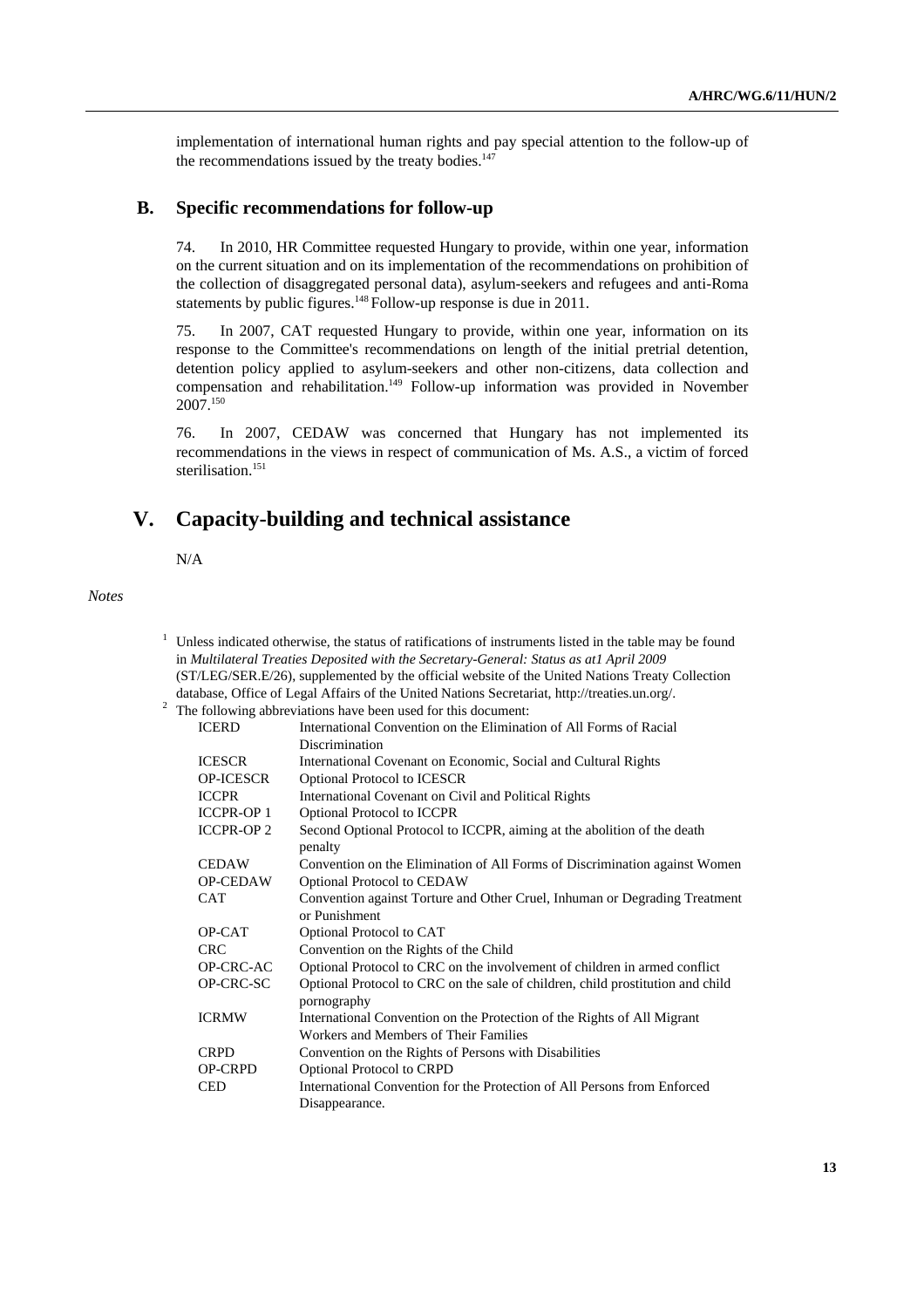- <sup>3</sup> Adopted by the General Assembly in its resolution 63/117 of 10 December 2008. Article 17, paragraph 1, of OP-ICESCR states that "The present Protocol is open for signature by any State that has signed, ratified or acceded to the Covenant".
- <sup>4</sup> Information relating to other relevant international human rights instruments may be found in the pledges and commitments undertaken by Hungary before the Human Rights Council, as contained in the note verbale dated 22 March, 2006 sent by the Permanent Mission of Hungary to the United Nations addressed to the President of the General Assembly. available at http://www.un.org/ga/60/elect/hrc/hungary.pdf 5
- <sup>5</sup> Protocol to Prevent, Suppress and Punish Trafficking in Persons, Especially Women and Children, supplementing the United Nations Convention against Transnational Organized Crime. 6
- <sup>6</sup> 1951 Convention relating to the Status of Refugees and its 1967 Protocol, 1954 Convention relating
- to the Status of Stateless Persons and 1961 Convention on the Reduction of Statelessness. 7 Geneva Convention for the Amelioration of the Condition of the Wounded and Sick in Armed Forces in the Field (First Convention); Geneva Convention for the Amelioration of the Condition of Wounded, Sick and Shipwrecked Members of Armed Forces at Sea (Second Convention); Geneva Convention relative to the Treatment of Prisoners of War (Third Convention); Geneva Convention relative to the Protection of Civilian Persons in Time of War (Fourth Convention); Protocol Additional to the Geneva Conventions of 12 August 1949, and relating to the Protection of Victims of International Armed Conflicts (Protocol I); Protocol Additional to the Geneva Conventions of 12 August 1949, and relating to the Protection of Victims of Non-International Armed Conflicts (Protocol II); Protocol Additional to the Geneva Conventions of 12 August 1949, and relating to the Adoption of an Additional Distinctive Emblem (Protocol III). For the official status of ratifications, see Federal Department of Foreign Affairs of Switzerland, at www.eda.admin.ch/eda/fr/home/topics/intla/intrea/chdep/warvic.html. 8
- International Labour Organization Convention No. 29 concerning Forced or Compulsory Labour; Convention No. 105 concerning the Abolition of Forced Labour; Convention No. 87 concerning Freedom of Association and Protection of the Right to Organize; Convention No. 98 concerning the Application of the Principles of the Right to Organize and to Bargain Collectively; Convention No. 100 concerning Equal Remuneration for Men and Women Workers for Work of Equal Value; Convention No. 111 concerning Discrimination in Respect of Employment and Occupation; Convention No. 138 concerning the Minimum Age for Admission to Employment; Convention No. 182 concerning the Prohibition and Immediate Action for the Elimination of the Worst Forms of
- Child Labour.<br>
<sup>9</sup> E/C.12/HUN/CO/3, para. 55.
- <sup>10</sup> CEDAW/C/HUN/CO/6, para. 37.
- <sup>11</sup> UNHCR submission to the UPR on Hungary, p. 7.
- 12 CEDAW/C/HUN/CO/6, para. 34.
- 13 E/C.12/HUN/CO/3, paras. 7 and 30.
- <sup>14</sup> For the list of national human rights institutions with accreditation status granted by the International Coordination Committee of National Institutions for the Promotion and Protection of Human Rights (ICC), see A/65/340, annex I. 15 CCPR/C/HUN/CO/5, para. 7.
- 
- <sup>16</sup> See also E/C.12/HUN/CO/3, para. 8.
- <sup>17</sup> CCPR/C/HUN/CO/5, para. 8.
- <sup>18</sup> A/HRC/4/9/Add.2, para. 91 (b) and (c); see also E/C.12/HUN/CO/3, para. 31.<br><sup>19</sup> CEDAW/C/HUN/CO/6, para. 14.
- 
- <sup>20</sup> E/C.12/HUN/CO/3, para. 54.<br><sup>21</sup> CCPP/C/HUN/CO/5, para. <sup>2</sup>
- CCPR/C/HUN/CO/5, para. 3.
- <sup>22</sup> UNHCR submission to the UPR on Hungary, p. 8.
- $23$  The following abbreviations have been used for this document:

| <b>CERD</b>         | Committee on the Elimination of Racial Discrimination        |
|---------------------|--------------------------------------------------------------|
| <b>CESCR</b>        | Committee on Economic, Social and Cultural Rights            |
| <b>HR</b> Committee | Human Rights Committee                                       |
| <b>CEDAW</b>        | Committee on the Elimination of Discrimination against Women |
| <b>CAT</b>          | Committee against Torture                                    |
| <b>CRC</b>          | Committee on the Rights of the Child                         |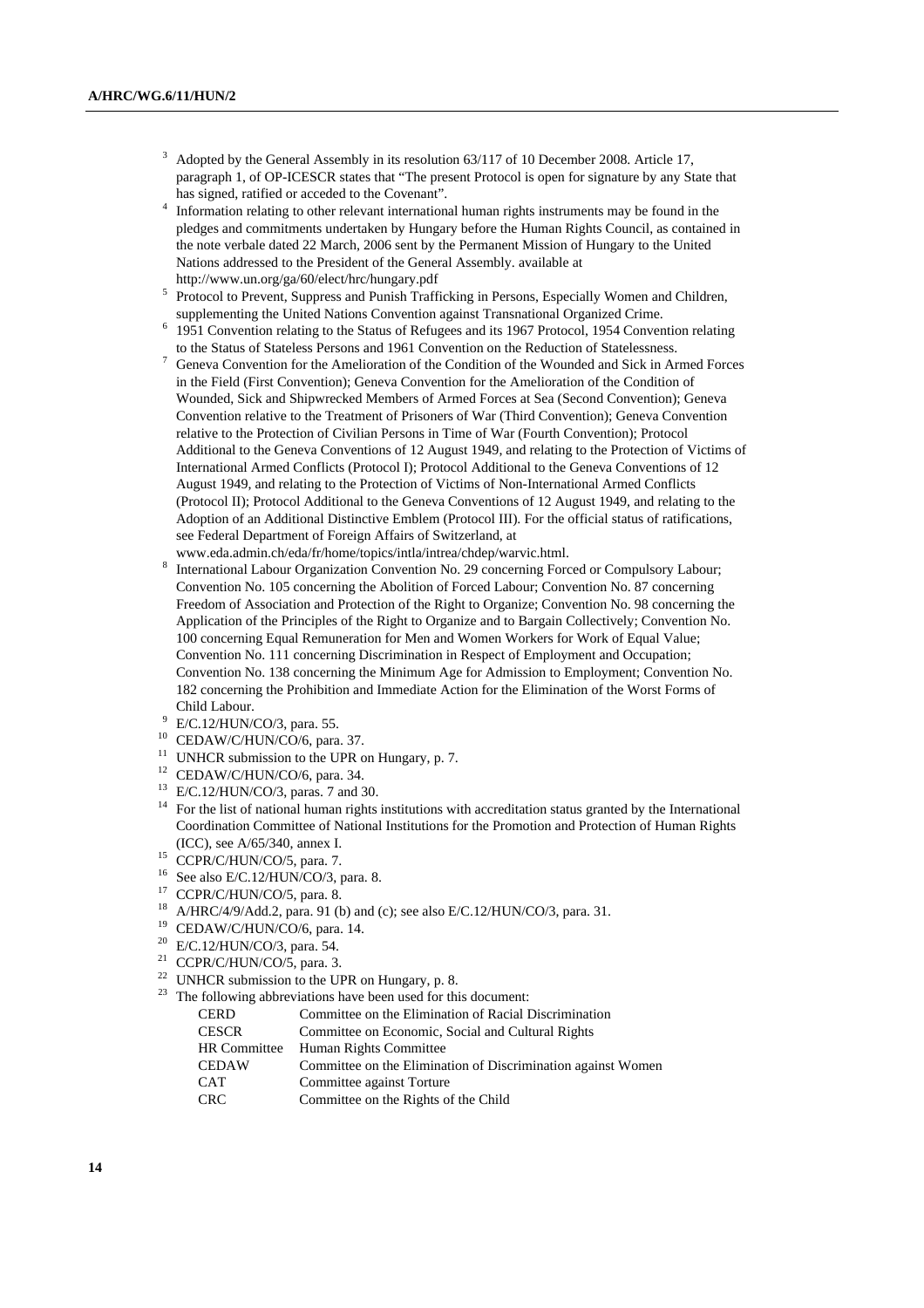CRPD Committee on the Rights of Persons with Disabilities.<br><sup>24</sup> A/HRC/4/9/Add.2.<br><sup>25</sup> The questionnaires referred to are those reflected in an official report by a st

- The questionnaires referred to are those reflected in an official report by a special procedure mandate holder issued between 1 January 2006 and 31 October 2010. Responses counted for the purposes of this section are those received within the relevant deadlines, and referred to in the following documents: (a) E/CN.4/2006/62, para. 24, and E/CN.4/2006/67, para. 22; (b) A/HRC/4/23, para. 14; (c) A/HRC/4/24, para. 9; (d) A/HRC/4/29, para. 47; (e) A/HRC/4/31, para. 24; (f) A/HRC/4/35/Add.3, para. 7; (g) A/HRC/6/15, para. 7; (h) A/HRC/7/6, annex; (i) A/HRC/7/8, para. 35; (j) A/HRC/8/10, para.120, footnote 48; (k) A/62/301, paras. 27, 32, 38, 44 and 51; (l) A/HRC/10/16 and Corr.1, footnote 29; (m) A/HRC/11/6, annex; (n) A/HRC/11/8, para. 56; (o) A/HRC/11/9, para. 8, footnote 1; (p) A/HRC/12/21, para. 2, footnote 1; (q) A/HRC/12/23, para. 12; (r) A/HRC/12/31, para. 1, footnote 2; (s) A/HRC/13/22/Add.4; (t) A/HRC/13/30, para. 49; (u) A/HRC/13/42, annex I; (v) A/HRC/14/25, para. 6, footnote 1; (w) A/HRC/14/31, para. 5, footnote 2; (x) A/HRC/14/ 46/Add.1; (y) A/HRC/15/31/Add.1, para.  $6-$  for list of responding States, see http://www2.ohchr.org/english/issues/water/iexpert/written\_contributions.htm; (z) A/HRC/15/32, para. 5. 26 OHCHR 2006 Annual Report, p. 158; OHCHR 2007 Report, Activities and Results, pp. 147, 151 and
- 164; OHCHR 2008 Report, Activities and Results, pp. 174, 179 and 194; OHCHR 2009 Report, Activities and Results, pp. 190 and 206.<br><sup>27</sup> CEDAW/C/HUN/CO/6, para. 16.
- 
- 28 E/C.12/HUN/CO/3, para. 9.
- $29$  CEDAW/C/HUN/CO/6, para. 12.
- 30 Ibid., para. 26.
- <sup>31</sup> ILO Committee of Experts on the Application of Conventions and Recommendations, Individual Direct Request concerning Equal Remuneration Convention, 1951 (No. 100), 2009, Geneva, doc. No. (ILOLEX) 092009HUN100, first paragraph. 32 CEDAW/C/HUN/CO/6, para. 27.
- 
- 33 CCPR/C/HUN/CO/5, para. 11.
- 34 E/C.12/HUN/CO/3, paras. 13 and 36.
- 35 Ibid., para. 4.
- 36 A/HRC/4/9/Add.2, summary, p. 2.
- 37 Ibid, para. 28.
- 38 CCPR/C/HUN/CO/5, para. 20.
- 39 CEDAW/C/HUN/CO/6, paras. 30–31.
- 40 CAT/C/HUN/CO/4, para. 19.
- 41 CRC/C/HUN/CO/2, paras. 19–20.
- 42 CEDAW/C/HUN/CO/6, para. 30.
- 43 CCPR/C/HUN/CO/5, para. 18.
- 44 A/HRC/4/9/Add.2, para. 27.
- 45 CAT/C/HUN/CO/4, para. 6.
- 46 Ibid., paras. 13 and 16.
- $^{47}$  CCPR/C/HUN/CO/5, para. 14, see also CAT/C/HUN/CO/4, para. 8.<br><sup>48</sup> Ibid., para. 14.
- 
- 49 Ibid., para. 18.
- 50 CAT/C/HUN/CO/4, paras. 19–20.
- 51 Ibid., para. 14.
- 52 CCPR/C/HUN/CO/5, para. 13.
- 53 CRC/C/HUN/CO/2, para. 60.
- 54 CAT/C/HUN/CO/4, para. 9.
- 55 CAT/C/HUN/CO/4/Add.1, paras. 13–24.
- 56 UNHCR submission to the UPR on Hungary, pp. 5–6.
- 57 Ibid., p. 4.
- 58 CCPR/C/HUN/CO/5, para. 15.
- 59 Ibid., para. 15.
- $60$  UNHCR submission to the UPR on Hungary, p. 6.
- $61$  Ibid., p. 6.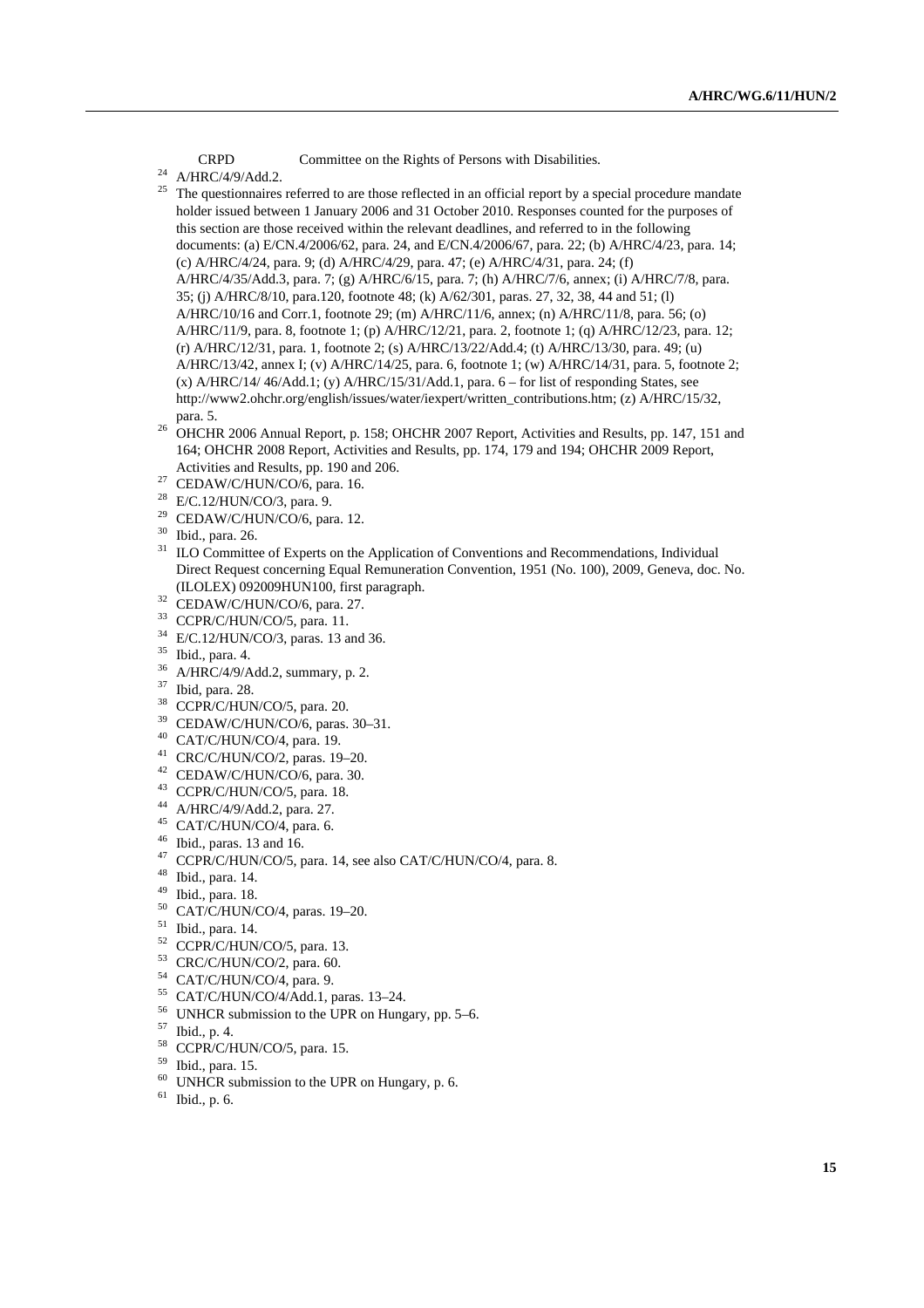- 62 CCPR/C/HUN/CO/5, para. 16.
- 63 CAT/C/HUN/CO/4, paras. 13 and 18.
- 64 CCPR/C/HUN/CO/5, para. 16.
- 65 A/HRC/4/9/Add.2, para. 48.
- 66 CRC/C/HUN/CO/2, para. 60.
- 67 CCPR/C/HUN/CO/5, para. 11.
- <sup>68</sup> CEDAW/C/HUN/CO/6, para. 18; see also E/C.12/HUN/CO/3, para. 19.<br><sup>69</sup> Ibid., para. 20.
- 
- $70$  CCPR/C/HUN/CO/5, para. 11; see also E/C.12/HUN/CO/3, para. 42, and CEDAW/C/HUN/CO/6, para. 19.  $\frac{71}{12}$  CCPR/C/HUN/CO/5, para. 12, see also CAT/C/HUN/CO/4, para. 21.  $\frac{72}{12}$  E/C.12/HUN/CO/3, para. 20.
- 
- 
- 73 ILO Committee of Experts on the Application of Conventions and Recommendations, Individual Direct Request concerning Worst Forms of Child Labour Convention, 1999 (No. 182), 2010, Geneva, doc. No. (ILOLEX) 092010HUN182, para. 7. 74 CCPR/C/HUN/CO/5, para. 12.
- 
- 75 CEDAW/C/HUN/CO/6, para. 23.
- 76 ILO Committee of Experts on the Application of Conventions and Recommendations, Individual Observation concerning Forced Labour Convention, 1930 (No. 29), 2010, Geneva, doc. No. (ILOLEX) 062010HUN029, seventh to ninth paragraphs. See also ILO Committee of Experts on the Application of Conventions and Recommendations, Individual Observation concerning Forced Labour Convention, 1930 (No. 29), 2010, Geneva, doc. No. (ILOLEX) 062009HUN029, sixth to
- eighth paras.<br><sup>77</sup> CRC/C/HUN/CO/2, para. 36.
- 78 Ibid., para. 54.
- 79 Ibid., para. 55.
- 80 CCPR/C/HUN/CO/5, para. 17.
- 81 CAT/C/HUN/CO/4, para. 16.
- $82$  Ibid., para. 7.
- 83 CRC/C/HUN/CO/2, para. 61.
- 84 CAT/C/HUN/CO/4, para. 8.
- 85 CCPR/C/HUN/CO/5, para. 13.
- 86 CAT/C/HUN/CO/4, para. 17.
- 87 CAT/C/HUN/CO/4/Add.1, para. 26.
- 88 CEDAW/C/HUN/CO/6, paras. 20–21.
- 89 A/HRC/4/9/Add.2, para. 47.
- 90 E/C.12/HUN/CO/3, para. 21.
- <sup>91</sup> UNHCR submission to the UPR on Hungary, p. 8.
- 92 CCPR/C/HUN/CO/5, para. 18.
- 93 Ibid., para. 19.
- 94 E/C.12/HUN/CO/3, para. 16.
- 95 Ibid., para. 39.
- <sup>96</sup> CCPR/C/HUN/CO/5, para. 10.
- 97 E/C.12/HUN/CO/3, para. 10.
- <sup>98</sup> CEDAW/C/HUN/CO/6, para. 24.<br><sup>99</sup> A/HRC/4/9/Add.2, para. 39.
- 
- 
- 
- <sup>100</sup> E/C.12/HUN/CO/3, para. 11.<br><sup>101</sup> A/HRC/4/9/Add.2, para. 73.<br><sup>102</sup> ILO Committee of Experts on the Application of Conventions and Recommendations, Individual Direct Request concerning Discrimination (Employment and Occupation) Convention, 1958 (No. 111), 2009, Geneva, doc. No. (ILOLEX) 092009HUN111, fourth paragraph.<br>
<sup>103</sup> E/C.12/HUN/CO/3, para. 34.<br>
<sup>104</sup> Ibid., para. 12.<br>
<sup>105</sup> Ibid., para. 37.<br>
<sup>107</sup> A/HRC/4/9/Add.2, paras. 50 and 52.
- 
- 
- 
- 
-